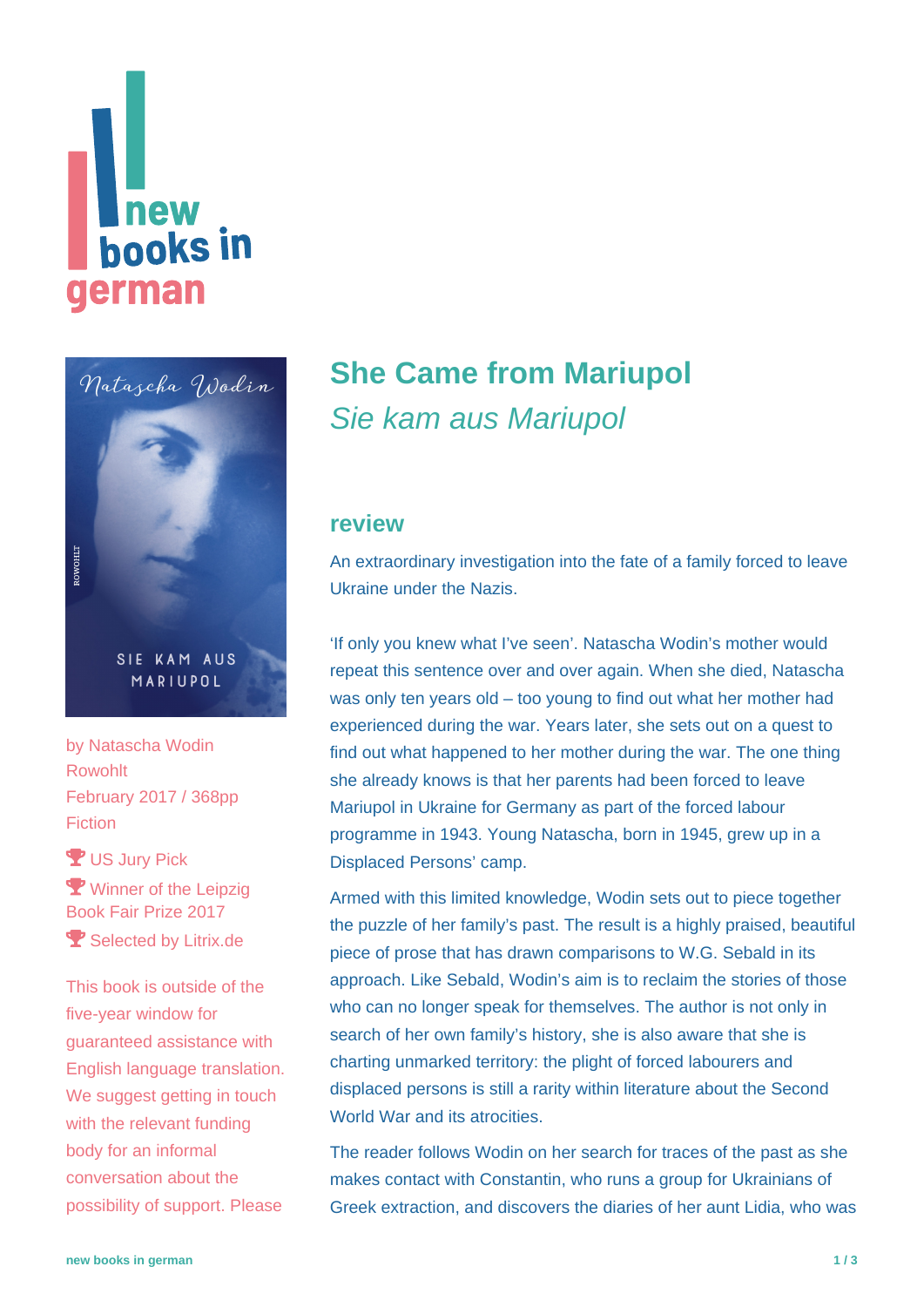refer to to our [recommendations page](https://www.new-books-in-german.com/recommendations) for books that are currently covered by our funding guarantee.

We are delighted that this book has now been published in English translation.

imprisoned for anti-Stalin activities. She unearths birth certificates and family photographs, new relatives and forgotten life stories, and reflects on Mariupol, a place she has never been to that has taken on added significance as the Ukraine conflict lingers on. At the end, Wodin's mother has lost her anonymity: the woman whom Wodin hardly knew has become a person in her own right.

She Came from Mariupol has been praised for filling a gap in the literary landscape. Wodin's personal homage to her mother's life story is an important lyrical memorial for the thousands of Eastern Europeans who were forced to leave their homes and work in Germany during the Second World War, and a moving reflection of the plight of displaced peoples throughout the ages.

#### **press quotes**

It is only through individual accounts… that one can describe how historical events impact on a person's biography and how current events radically shape people's lives. – Sigrid Löffler With well-measured distance and empathy for all victims of persecution and exile, she creates a tableau that shows the tragedy of European civilization. – Litrix.de [Click here for the review on Litrix.de and sample](http://www.litrix.de/en/buecher.cfm?publicationId=1928) [translation.](http://www.litrix.de/en/buecher.cfm?publicationId=1928)

#### **about the author**

Natascha Wodin was born in the Bavarian town of Fürth in 1945 to parents who were forced labourers at the time. She grew up in the socalled DP camps for displaced persons, and after the early death of her mother she was raised in a Catholic home for girls. She later worked as a telephone operator and stenographer before training as an interpreter in the early 1970s. Wodin began translating literary works from Russian into German and spent part of her working life in Moscow. Her writing career began in 1981, and she has since received many accolades for her work. She was married to the novelist Wolfgang Hilbig, an experience which she recounts in her major work, Nachtgeschwister. She lives in Berlin and Mecklenburg.